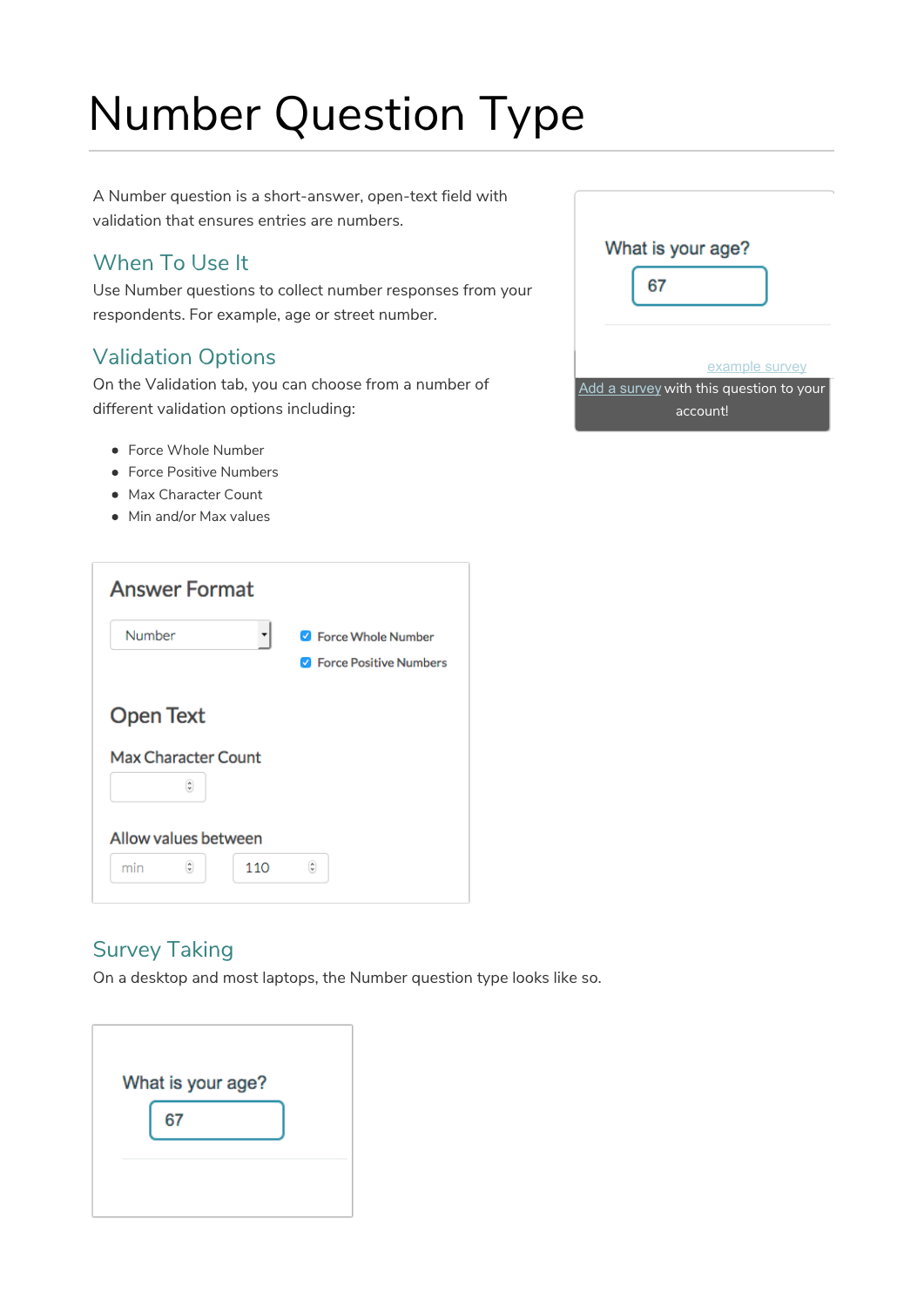When optimized for mobile devices the Number question type looks very similar.

By default, survey questions show one at a time on mobile devices to prevent the need for scrolling on smaller screens. You can turn off this one-at-a-time interaction if you wish.

| <b>Survey</b>     |                               |
|-------------------|-------------------------------|
| What is your age? |                               |
| 67                | $\overset{\circ}{\mathbf{v}}$ |
|                   |                               |
|                   |                               |
|                   |                               |
|                   |                               |
|                   |                               |
|                   |                               |
| 33%               |                               |

## Reporting

## Standard Report

In the Standard Report, Number questions report as a Histogram.

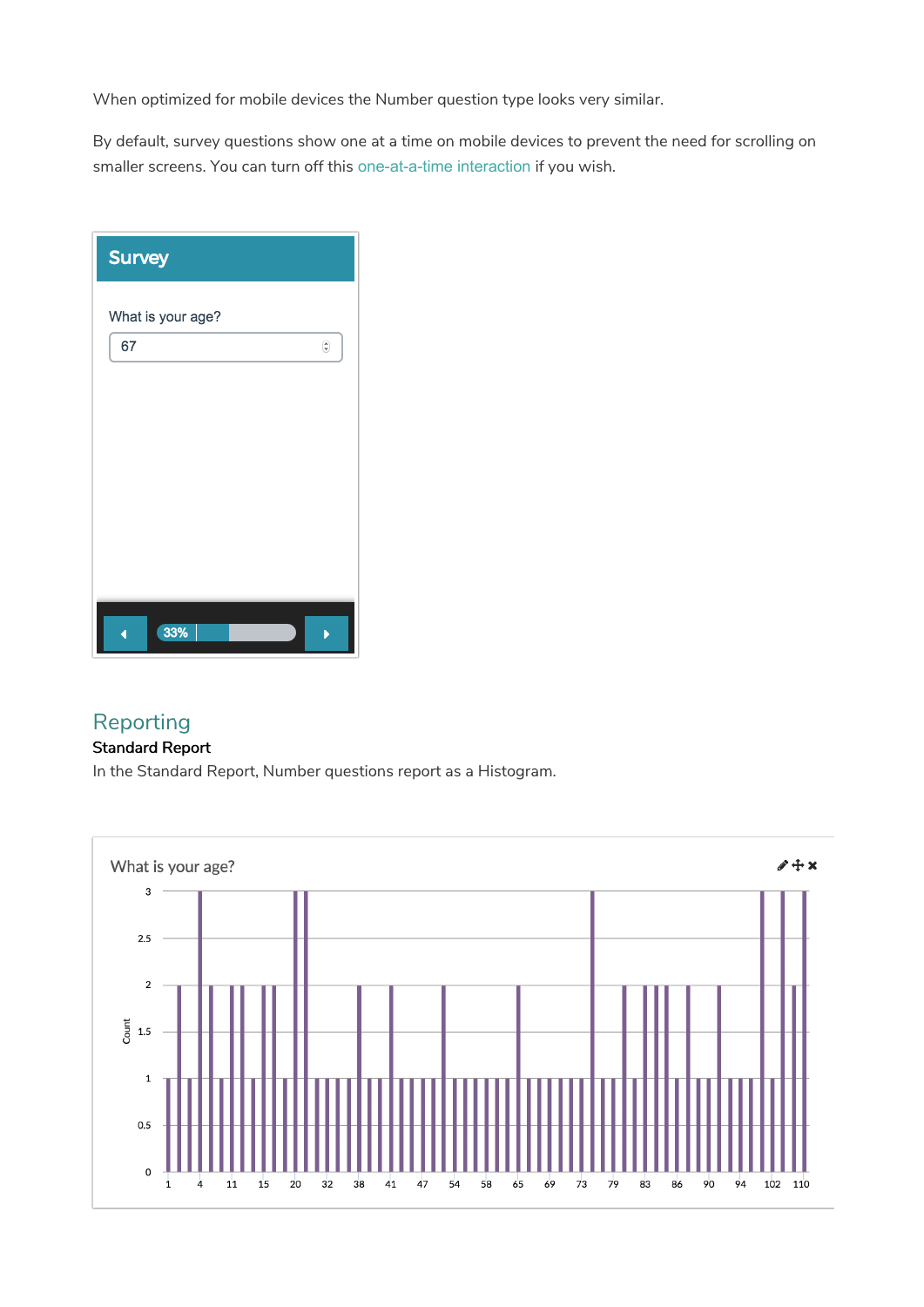- **G** See additional compatible chart types
- **G** See what other report types are compatible

#### Legacy Summary Report

Number questions report as an Appendix element in the Legacy Summary Report.

|                | 1. What is your age? |  |
|----------------|----------------------|--|
| Count          | Response             |  |
| $\overline{2}$ | 17                   |  |
| $\overline{2}$ | 18                   |  |
| 1              | 20                   |  |
| 1              | 21                   |  |
| $\overline{2}$ | 22                   |  |

# Exporting

In the CSV/Excel export, the data is displayed in a single column within the spreadsheet.

### A Note on Exporting

If you are collecting numbers that contain more than 15 digits, you will run into the following Microsoft Excel limitation:

https://support.microsoft.com/en-us/help/269370/last-digits-are-changed-to-zeroes-when-you-type-longnumbers-in-cells

If a respondent entered 1234567891011121314 into the Number question, you are likely to see it displayed as follows in Excel: 1.23457E+18 or 1234567891011120000. Note the four zeros at the end.

| Normal    | l F<br>Custom<br>Page<br><b>Views</b><br>Layout | Ruler <b>V</b> Formula Bar<br>150%<br>Zoom<br>۰<br>$\sqrt{\phantom{a}}$ Gridlines $\sqrt{\phantom{a}}$ Headings<br>Zoom to 100%<br>Freeze<br>Panes |
|-----------|-------------------------------------------------|----------------------------------------------------------------------------------------------------------------------------------------------------|
| <b>B2</b> | ┻<br>$\times$ $\hspace{0.1cm}$ $\hspace{0.1cm}$ | $f_X$ 1234567891011120000                                                                                                                          |
|           | А                                               | B                                                                                                                                                  |
| 1         |                                                 | Response ID Enter Your Identification Number                                                                                                       |
| 2         |                                                 | 1.23457E+18                                                                                                                                        |
| 3         |                                                 |                                                                                                                                                    |
| 4         |                                                 |                                                                                                                                                    |
| 5         |                                                 |                                                                                                                                                    |
| 6         |                                                 |                                                                                                                                                    |
|           |                                                 |                                                                                                                                                    |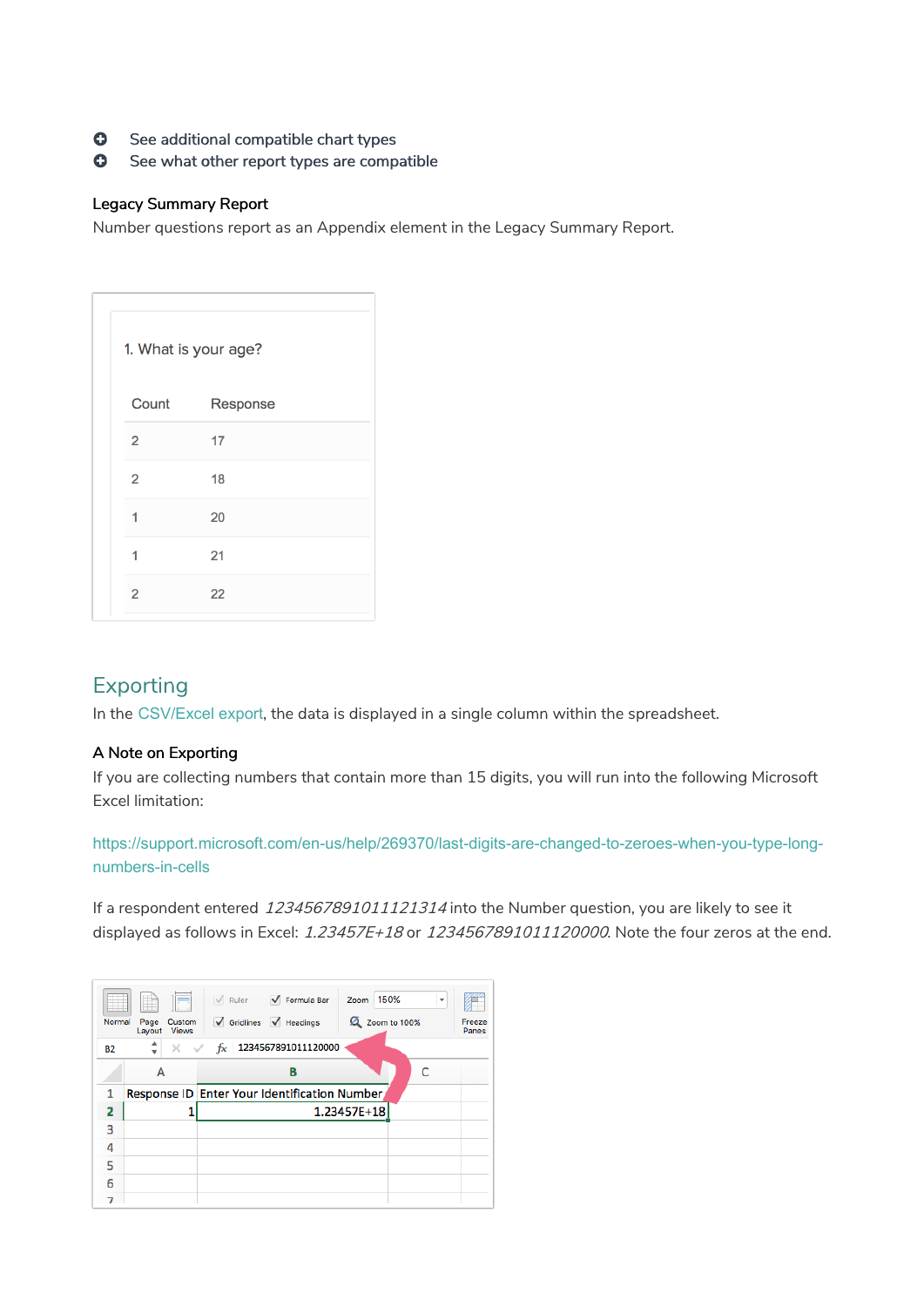You can work around this Microsoft Excel limitation within Excel. To do so follow the below steps.

Note: Depending on your version of Microsoft Excel, the steps for this may vary.

- 1. Within Excel, click File > Import.
- 2. On the next screen, select CSV file as the type of file you want to import.
- 3. Select your Alchemer export file when prompted. You will then be taken to the Text Import Wizard.
- 4. On Step 1 of the Import Wizard, select Delimited from the available options. Click Next.

| The Text Wizard has determined that your data is Fixed Width.                                                                                                                                                 |                |              |                                                          |     |
|---------------------------------------------------------------------------------------------------------------------------------------------------------------------------------------------------------------|----------------|--------------|----------------------------------------------------------|-----|
| If this is correct, choose Next, or choose the Data Type that best describes you                                                                                                                              |                |              |                                                          | ate |
| <b>O</b> Delimited                                                                                                                                                                                            |                |              | - Characters such as commas or tabs separate each field. |     |
| Fixed width - Fields are aligned in columns with spaces between each field.                                                                                                                                   |                |              |                                                          |     |
| Start import at row: 1                                                                                                                                                                                        | $ \mathbb{C} $ | File origin: | Macintosh                                                | Ö.  |
|                                                                                                                                                                                                               |                |              |                                                          |     |
|                                                                                                                                                                                                               |                |              |                                                          |     |
|                                                                                                                                                                                                               |                |              |                                                          |     |
|                                                                                                                                                                                                               |                |              |                                                          |     |
|                                                                                                                                                                                                               |                |              |                                                          |     |
| "Response ID", "Enter Your Identification Number"                                                                                                                                                             |                |              |                                                          |     |
|                                                                                                                                                                                                               |                |              |                                                          |     |
|                                                                                                                                                                                                               |                |              |                                                          |     |
|                                                                                                                                                                                                               |                |              |                                                          |     |
| Preview of selected data:<br>Preview of file /Users/ddomagalski/Desktop/20180109122225-SurveyExport.csv.<br>$\frac{1}{2}$ "exponse 10", Enter Tour<br>$\frac{2}{3}$<br>$\frac{1}{3}$<br>5<br>5<br>6<br>6<br>8 |                |              |                                                          |     |

- 5. On the next screen, confirm the Delimiters that you want to use. Tab and Comma will likely be selected by default. Unless you have a need to change this, click Next.
- 6. On the last step of the wizard, locate the column that contains your 15+ digit number and click on this column to select it.
	- a. Once selected, change the Column data format to Text.

|                                       | This screen lets you select each column and set the Data Format. |          |
|---------------------------------------|------------------------------------------------------------------|----------|
| Column data format                    |                                                                  |          |
| General                               |                                                                  |          |
| • Text                                |                                                                  |          |
| MD <sub>T</sub><br>Date:              |                                                                  |          |
| Do not import column (Skip)           |                                                                  |          |
|                                       |                                                                  |          |
|                                       |                                                                  | Advanced |
|                                       |                                                                  |          |
| Preview of selected data:             |                                                                  |          |
|                                       |                                                                  |          |
| Text<br>General<br><b>Response II</b> | <b>Enter Your Identification Number</b>                          |          |
| 1234567891011121314                   |                                                                  |          |
|                                       |                                                                  |          |
|                                       |                                                                  |          |